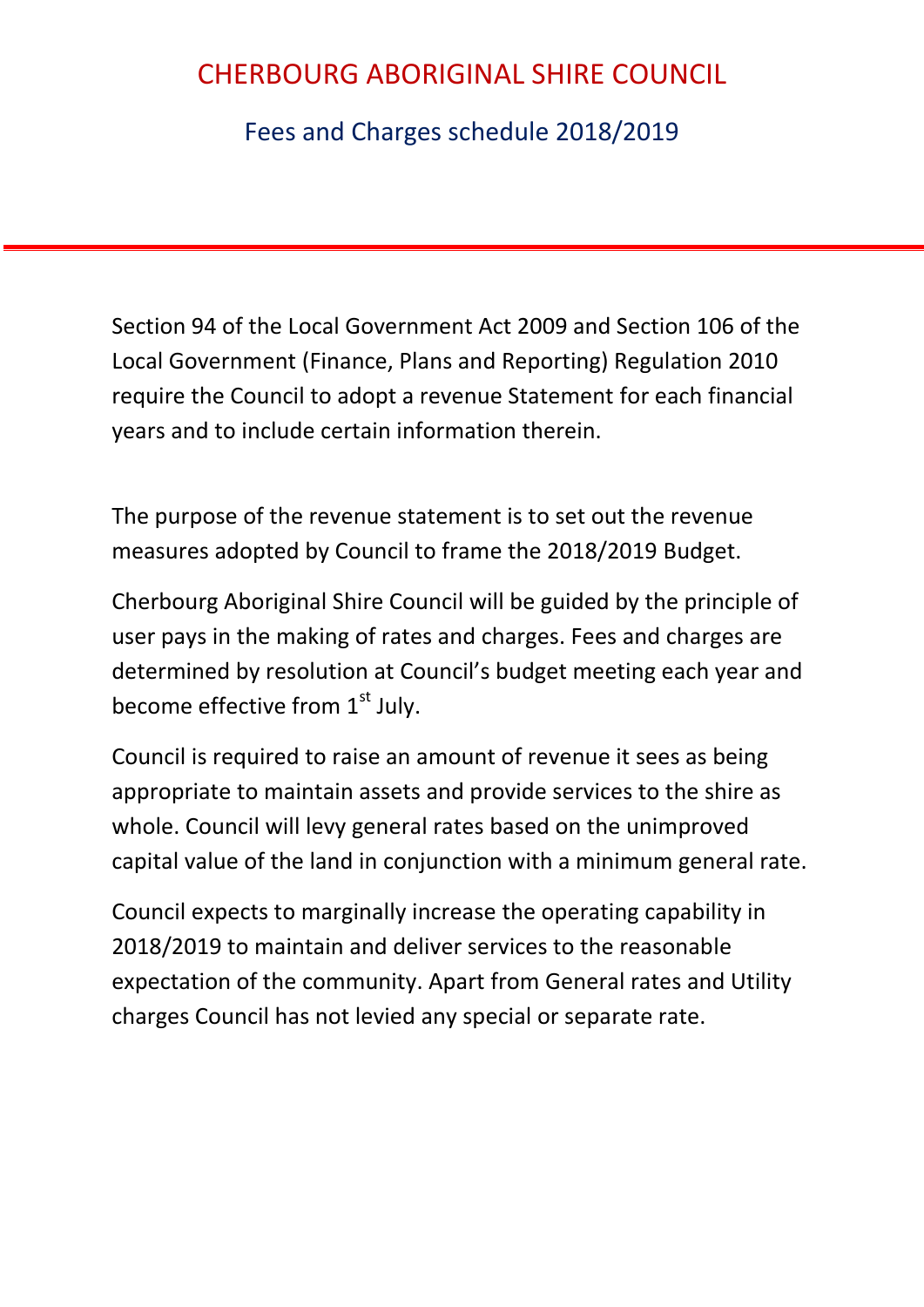### Fees and Charges schedule 2018/2019

#### **ANIMAL REGISTRATIONS**

| <b>Dogs</b> | - Entire | \$50.00  |
|-------------|----------|----------|
|             | - Speyed | \$15.00  |
| Horses -    |          | \$100.00 |
| Cats        | - Entire | \$50.00  |
|             | - Speyed | \$10.00  |

#### **CEMETERIES**

| Excavate and internment -             | \$1,495.00           |         |  |  |  |  |
|---------------------------------------|----------------------|---------|--|--|--|--|
| <b>OFFICE COPYING/PRINTING COSTS</b>  |                      |         |  |  |  |  |
| Minutes of Council meeting (per copy) | \$20.00              |         |  |  |  |  |
| Annual Report (per copy)              |                      | \$40.00 |  |  |  |  |
| Photocopies (per page)                | - A4 (black & white) | \$0.20  |  |  |  |  |
|                                       | - A3 (black & white) | \$0.25  |  |  |  |  |
|                                       | - A4 (Colour)        | \$0.50  |  |  |  |  |
|                                       | - A3 (Colour)        | \$0.60  |  |  |  |  |
| Outgoing faxes (per page)             |                      | \$1.00  |  |  |  |  |

**HIRE OF BUILDINGS**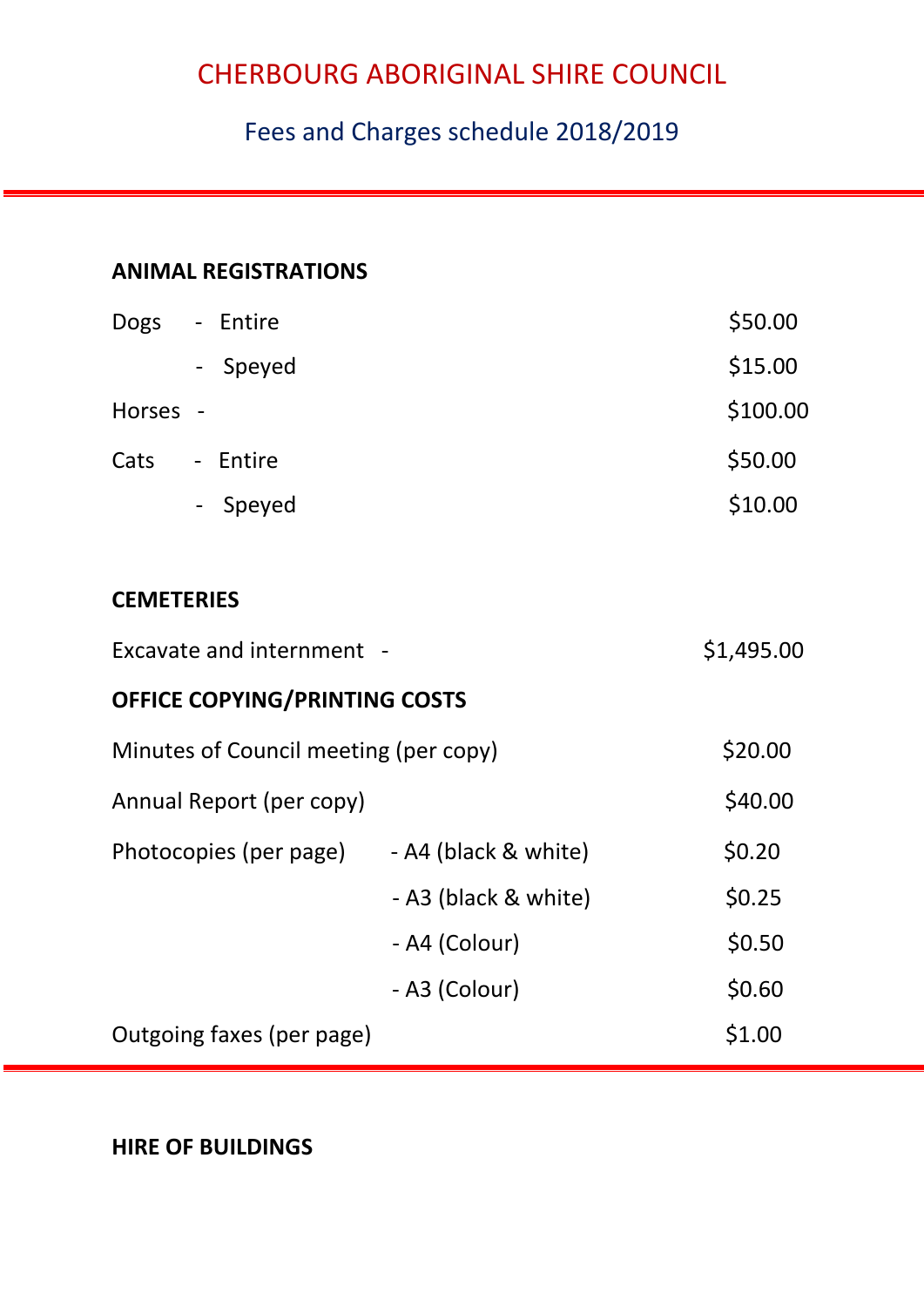### Fees and Charges schedule 2018/2019

| <b>Community Hall</b>                                     |                                           | \$500.00   |
|-----------------------------------------------------------|-------------------------------------------|------------|
| <b>Sports Complex</b>                                     |                                           | \$150.00   |
| <b>Training Room</b>                                      |                                           |            |
| Hall Hire – Gundoo Day Care (per day)                     |                                           | \$20.00    |
| Bond per event (returned if building left clean/undamaged |                                           | \$200.00   |
| Key Security (returned if Key is returned back)           |                                           | \$100.00   |
|                                                           | SERVICE CHARGES - (2018/2019 charges)     |            |
|                                                           | Sewerage - 1 Pedestal                     | \$452.00   |
|                                                           | - Extra Pedestal                          | \$386.00   |
| Water                                                     | - per connection (residence)              | \$445.00   |
|                                                           | - per connection (organisation)           | \$882.00   |
| Garbage - per bin                                         |                                           | \$363.00   |
|                                                           | Churches - Service Fees (per year)        | \$464.00   |
|                                                           | Internal Housing Charges - (per dwelling) | \$1,955.00 |

### **Plant & Equipment Charge Out Rates**

### **Including Operator**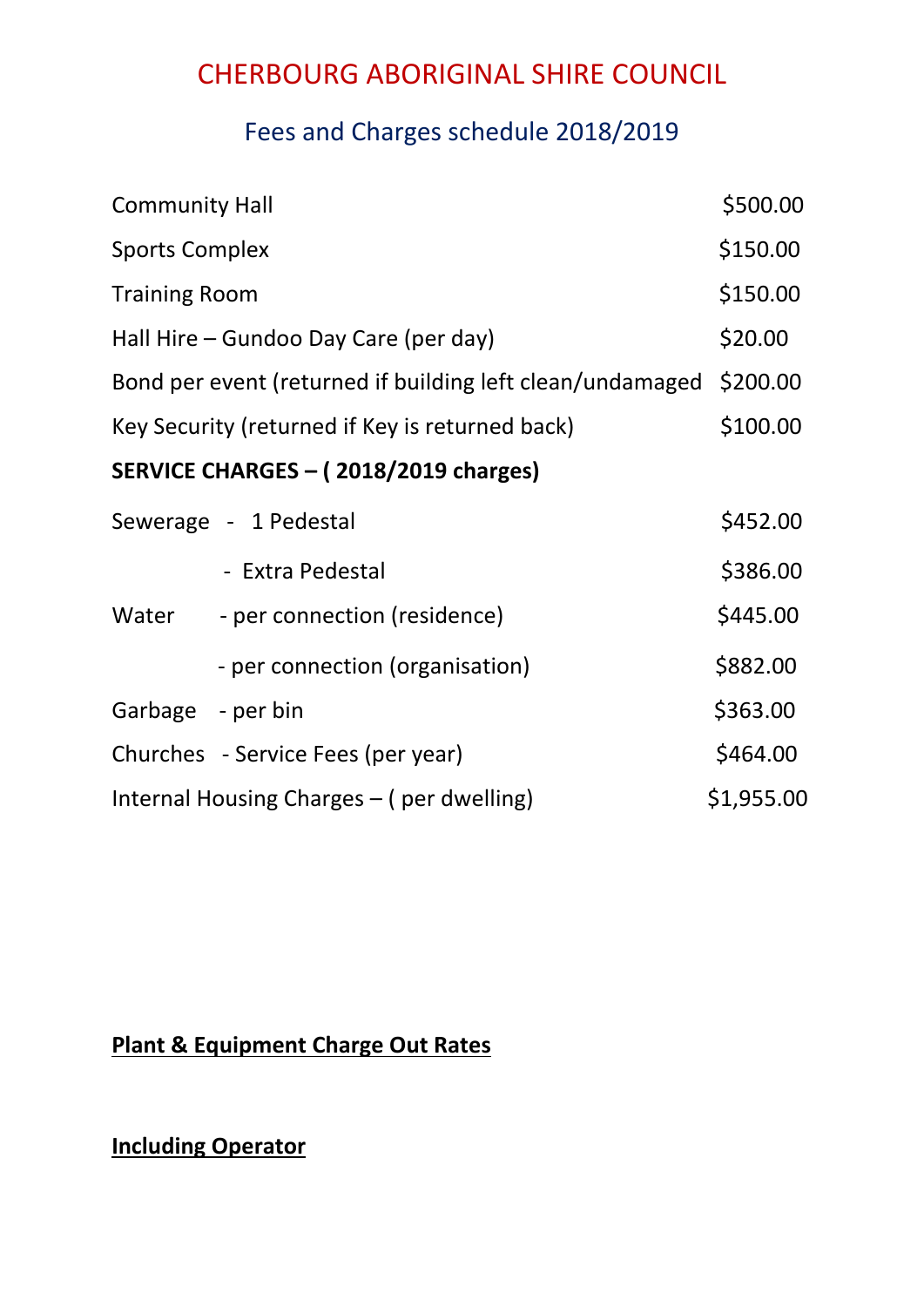### Fees and Charges schedule 2018/2019

| <b>Plant</b>               | <b>Rate per</b><br><b>Hour</b> |
|----------------------------|--------------------------------|
| <b>HIAB Truck</b>          | \$85.00                        |
| <b>Tip Truck</b>           | \$85.00                        |
| <b>Bobcat</b>              | \$75.00                        |
| D6 Dozer                   | \$115.00                       |
| <b>Backhoe</b>             | \$115.00                       |
| Excavator                  | \$85.00                        |
| Tractor                    | \$75.00                        |
| Roller                     | \$75.00                        |
| <b>Zero Turn Mower</b>     | \$50.00                        |
| High Pressure Water Jetter | \$120.00                       |

### **Excluding Operator**

| <b>Plant</b>      | <b>Rate per</b><br><b>Hour</b> |
|-------------------|--------------------------------|
| <b>HIAB Truck</b> | \$60.00                        |
| Tip Truck         | \$60.00                        |
| <b>Bobcat</b>     | \$50.00                        |